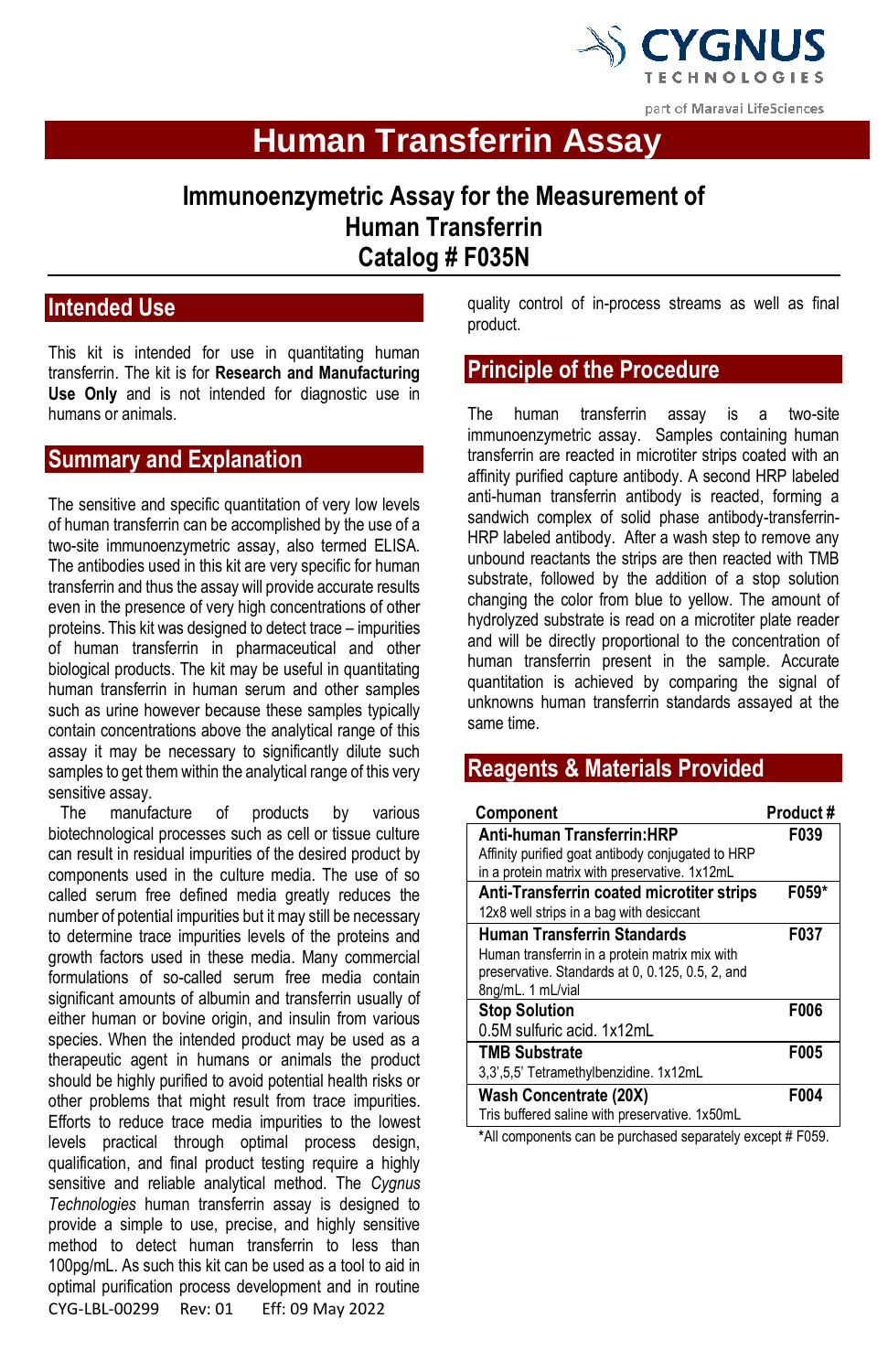# **Storage & Stability**

- All reagents should be stored at  $2^{\circ}$ C to  $8^{\circ}$ C for stability until the expiration date printed on the kit.
- After prolonged storage, you may notice a salt precipitate and/or yellowing of the wash concentrate. These changes will not impact assay performance. To dissolve the precipitate, mix the wash concentrate thoroughly and dilute as directed in the 'Preparation of Reagents' section.
- Reconstituted wash solution is stable until the expiration date of the kit.

## **Materials & Equipment Required But Not Provided**

- Microtiter plate reader spectrophotometer with dual wavelength capability at 450 & 650nm. *(If your plate reader does not provide dual wavelength analysis you may read at just the 450nm wavelength.)*
- Pipettors  $50\mu$ L and  $100\mu$ L
- Repeating or multichannel pipettor 100µL
- Microtiter plate rotator (400 600 rpm)
- Sample Diluent (recommended Cat # 1028)
- Distilled water
- 1 liter wash bottle for diluted wash solution

## **Precautions**

- For Research or Manufacturing use only.
- Stop reagent is  $0.5M$  H<sub>2</sub>SO<sub>4</sub>. Avoid contact with eyes, skin, and clothing.
- The human transferrin used in preparation of the kit standards has been tested by FDA approved methods and has been found negative for antibody to human immunodeficiency virus (HIV-I & HIV-II), antibody to Hepatitis C virus, and for Hepatitis B surface antigen. No known test method can offer total assurance that HIV, Hepatitis B and C, or other infectious agents are absent. *Handle these reagents as if they were potentially infectious.* At the concentrations used in this kit, none of the other reagents are believed to be harmful.
- This kit should only be used by qualified technicians.
- This is an extremely sensitive assay for human transferrin. Many laboratories contain very concentrated sources of transferrin such as culture media or serum in which the transferrin concentration may be in the mg/mL range. These concentrated sources can contaminate work surfaces, pipettes, and other equipment as well as become airborne and then contaminate the reagents used in this kit resulting in falsely high

values, poor precision or high zero standard blanks. Do not use equipment that has come into contact with concentrated sources of transferrin, clean all work surfaces and equipment prior to performing this assay, cover microtiter strips during incubation steps, and reseal all kit reagents immediately after use.

## **Preparation of Reagents**

- Bring all reagents to room temperature.
- Dilute wash concentrate to 1 liter in distilled water, label with kit lot and expiration date, and store at  $4^{\circ}$ C.

### **Procedural Notes**

- 1. Complete washing of the plates to remove excess unreacted reagents is essential to good assay reproducibility and sensitivity. The manual wash procedure described below generally provides lower backgrounds, higher specific absorbance, and better precision. If duplicate CVs are poor or if the absorbance of the "0" standard is greater than 0.15, evaluate plate washing procedure for proper performance.
- 2. Dilution of samples will be required for samples >8ng/mL. The diluent used should be compatible with accurate recovery. The preferred diluent is our Cat# I028 available in 100mL, 500mL, or 1 liter bottles. This is the same material used to prepare the kit standards. As the sample is diluted in I028 its matrix begins to approach that of the standards thus reducing any inaccuracies caused by dilutional artifacts. Other prospective diluents should be qualified in the assay to demonstrate that they do not give elevated background and are not contaminated with human serum proteins. The diluent should also give acceptable recovery when spiked with known quantities of human albumin.
- 3. High Dose Hook Effect may be observed in samples with very high concentrations of transferrin. Samples greater than  $200 \mu$ g/mL may give absorbances less than the 8ng/mL standard. If a hook effect is possible samples should also be assayed diluted. If the absorbance of the undiluted sample is less than the diluted samples this may be indicative of the hook effect. Such samples should be diluted until the dilution adjusted value remains constant.
- 4. Because this is an extremely sensitive assay for human transferrin, it is possible to inadvertently contaminant the kit reagents with various external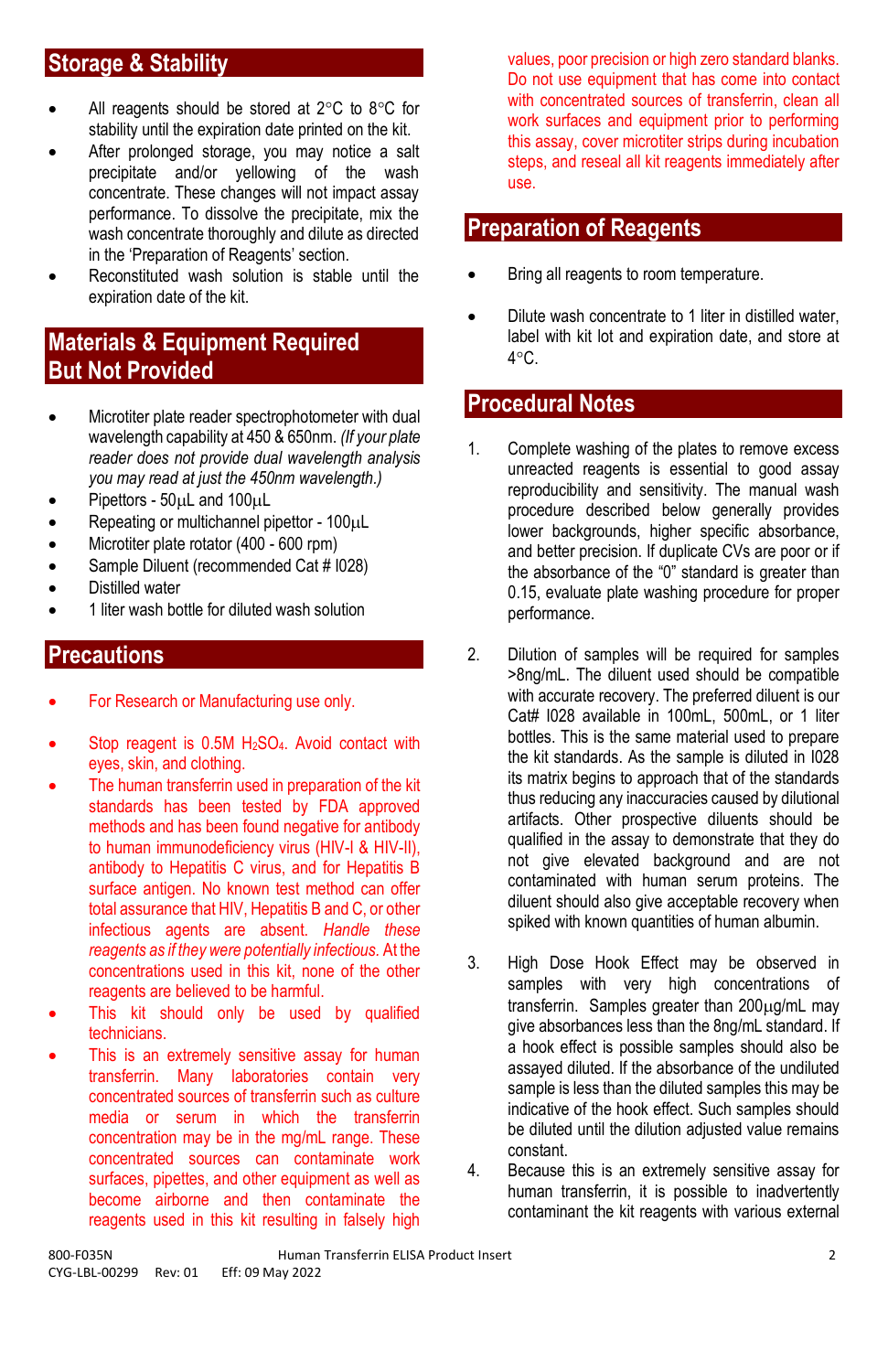## **Limitations**

- This kit does not cross react with bovine transferrin. Cross reactivity of antibodies used in this kit with transferrin from other species has not been extensively investigated. Use of this kit to measure human transferrin in samples containing significant quantities of transferrin from another species should be appropriately qualified. See "Specificity Section."
- Certain sample matrices may interfere in this assay. Although the assay is designed to minimize matrix interference, materials such as detergents in high concentration, high salt concentration, extremes of pH (<6.0 and >8.5) or very high protein concentrations may give erroneous results. It is recommended to test the sample matrix for interference by diluting the 8ng/mL standard 1 part to 3 parts of the matrix containing no or very low levels of human transferrin. This diluted standard when assayed as an unknown should give an added value of 1.5 to 2.5ng/mL. In cases where transferrin concentrations are high enough to allow for dilution, such dilution will often overcome sample matrix interference. Consult *Cygnus Technologies* Technical Service Department for advice on how to quantitate the assay in problematic matrices.

## **Calculation of Results**

The standards may be used to construct a standard curve with values reported in ng/mL. This data reduction may be performed through computer methods using curve fitting routines such as point-to-point, spline, or 4 parameter logistic fit. **Do not use linear regression analysis to interpolate values for samples as this may lead to significant inaccuracies!** Data may also be manually reduced by plotting the absorbance values of the standard on the y-axis versus concentration on the x-axis and drawing a smooth point-to-point line. Absorbances of samples are then interpolated from this standard curve.

## **Assay Protocol**

- The assay is very robust such that assay variables like incubation times, sample size, and other sequential incubation schemes can be altered to manipulate assay performance for more sensitivity, increased upper analytical range, or reduced sample matrix interference. Before modifying the protocol from what is recommended, users are advised to contact our technical services for input on the best way to achieve your desired goals.
- The protocol specifies the use of an approved orbital shaker or rotator for the immunological step. These can be purchased from most laboratory supply companies. If you do not have such a device it is possible to incubate the plate without shaking however it will be necessary to extend the immunological incubation step by about 60 minutes to achieve comparable results to the 2 hour shaking protocol. **Do not shake during the 30-minute substrate incubation step as this may result in higher backgrounds and worse precision.**
- Bring all reagents to room temperature.
- Set-up plate spectrophotometer to read dual wavelength at 450nm for the test wavelength and 650nm for the reference wavelength. Blank the instrument using the zero standard wells after assay completion.
- All standards, controls and samples should be assayed in duplicate.
- Maintain a repetitive timing sequence from well to well for all assay steps to -ensure that all incubation times are the same for each well.
- Make a work list for each assay to identify the location of each standard control and sample.
- If the substrate has a distinct blue color prior to the assay it may have been contaminated. If this appears to be the case read 100 $\mu$ L of substrate  $+$  $100\mu L$  stop solution against a water blank. If the absorbance is greater than 0.1 it may be necessary to obtain new substrate or the sensitivity of the assay may be compromised.
- Thorough washing is essential to proper performance of this assay. The manual method described in the assay protocol is preferred for best precision, sensitivity and accuracy. A more detailed discussion of this procedure can be obtained from our Technical Services Department or on our web site. In addition, a video demonstration of proper plate washing technique is available in the 'Technical Help' section of our web site.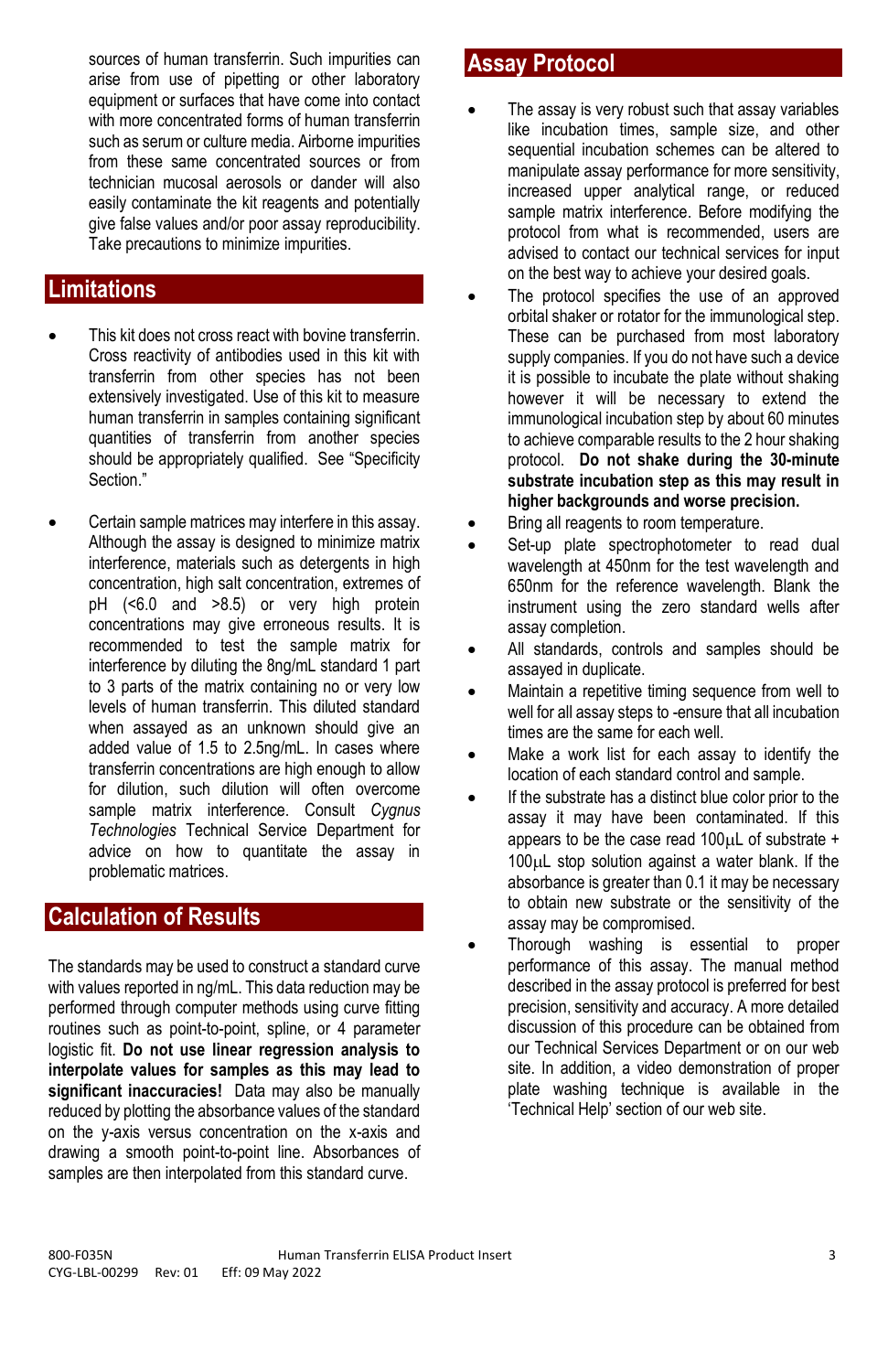#### **Assay Protocol**

**1. Pipette 50L of standards, controls and samples into wells indicated on work list.**

**2. Pipette 100L of anti-Transferrin:HRP (#F039) into each well.**

**3. Cover & incubate on orbital shaker at 400-600 rpm for 2 hours at room temperature, 24C + 4.**

**4. Dump contents of wells into waste. Blot and gently but firmly tap over absorbent paper to remove most of the residual liquid. Overly aggressive banging of the plate or use of vacuum aspiration devices in an attempt to remove all residual liquid is not necessary and may cause variable dissociation of antibody bound material resulting in lower ODs and worse precision. Fill wells generously to overflowing with diluted wash solution using a squirt bottle or by pipetting in ~350µL. Dump and tap again. Repeat for a total of 4 washes. Wipe off any liquid from the bottom outside of the microtiter wells as any residue can interfere in the reading step. Do not allow wash solution to remain in wells for longer than a few seconds. Do not allow wells to dry before adding substrate.**

**5. Pipette 100L of TMB substrate (#F005).** 

**6. Incubate at room temperature for 30 minutes. DO NOT SHAKE.**

**7. Pipette 100L of Stop Solution (#F006).**

**8. Read absorbance at 450/650nm.**

## **Quality Control**

- Precision on duplicate samples should yield average % coefficients of variation of less than 10% for samples greater than 0.5ng/mL. CVs for samples < 0.5ng/mL may be greater than 10%.
- It is recommended that each laboratory assay appropriate quality control samples in each run to ensure that all reagents and procedures are correct.

### **Example Data**

| Well #         | <b>Contents</b> | Abs.<br>at 450-<br>650 <sub>nm</sub> | Mean<br>Abs. |
|----------------|-----------------|--------------------------------------|--------------|
| A1             | Zero Std        | 0.000                                | 0.001        |
| B1             | Zero Std        | 0.002                                |              |
| C <sub>1</sub> | $0.125$ ng/mL   | 0.042                                | 0.042        |
| D1             | $0.125$ ng/mL   | 0.041                                |              |
| E1             | $0.5$ ng/mL     | 0.167                                | 0.165        |
| F <sub>1</sub> | $0.5$ ng/mL     | 0.163                                |              |
| G1             | 2ng/mL          | 0.665                                | 0.670        |
| H1             | 2ng/mL          | 0.675                                |              |
| A <sub>2</sub> | 8ng/mL          | 2.188                                | 2.265        |
| B <sub>2</sub> | 8na/mL          | 2.341                                |              |

### **Performance Characteristics**

*Cygnus Technologies* has qualified this assay by conventional criteria as summarized below. A more detailed copy of this "Qualification Summary" report can be obtained by request. This qualification is generic in nature and is intended to supplement but not replace certain user and sample specific qualification and qualification that should be performed by each laboratory. At a minimum each laboratory is urged to perform a spike and recovery study in their sample types. In addition, any of your samples types containing human albumin within or above the analytical range of this assay should be evaluated for dilutional linearity to -ensure that the assay is accurate and has sufficient antibody excess. Each laboratory and technician should also demonstrate competency in the assay by performing a precision study similar to that described below. A more detailed discussion of recommended user qualification protocols can be obtained by contacting our Technical Services Department or on-line at our web site.

#### **Sensitivity**

The lower limit of detection (**LOD**) is defined as that concentration corresponding to a signal two standard deviations above the mean of the zero standard. LOD is -~0.05ng/mL.

 The lower limit of quantitation (**LOQ**) is defined as the lowest concentration where concentration coefficients of variation (CVs) are <20%. LOQ is -~0.125ng/mL.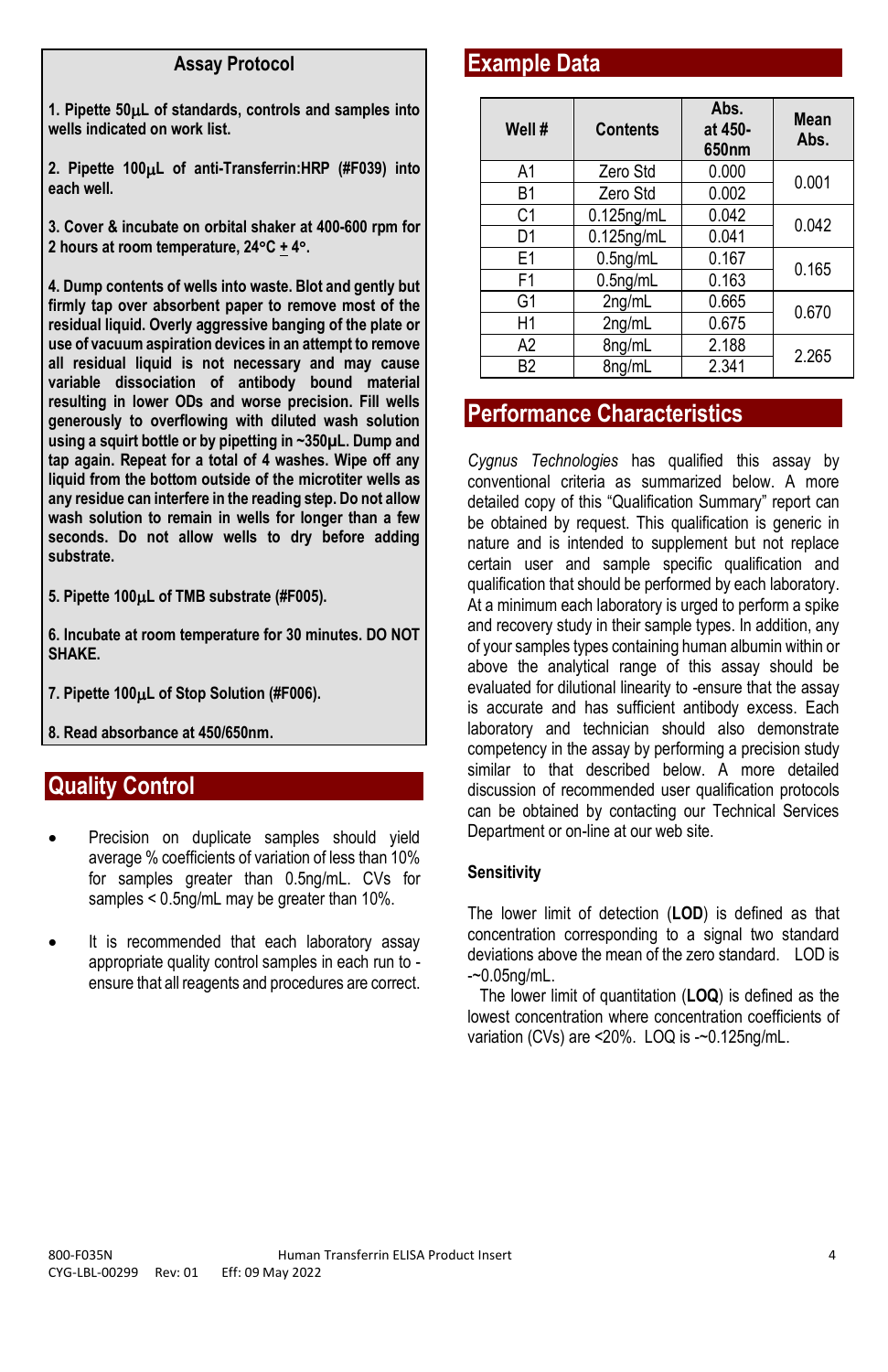#### **Precision**

Both intra (n=20 replicates) and inter-assay (n=5 assays) precision were determined on 2 pools with low (~0.5 ng/mL) and high concentrations (~4ng/mL). The % CV is the standard deviation divided by the mean and multiplied by 100.

| Pool | Intra assay CV | Inter assay CV |
|------|----------------|----------------|
| Low  | 7.2%           | 8.5%           |
| High | 3.3%           | 5.6%           |

#### **Specificity/Cross-Reactivity**

The antibodies used in this kit have been affinity purified to minimize cross reactivity. However cross reactivity has not been extensively evaluated in this kit. It is strongly recommended that each laboratory test their particular sample matrix material for cross reactivity in a similar experiment. Sera from the following animal species was diluted 1:10 and 1:1000 and tested for cross reactivity. None of these sera gave evidence of cross reactivity with antibodies used in this kit. Sera tested: Bovine, Mouse, Canine, Chicken, Horse and Sheep. This data suggests that transferrin from these species and their other serum proteins do not cross react. The human apo and holo forms of transferrin cross react 100% on a molar basis indicating that the degree of iron saturation has no effect on the assay.

#### **Recovery/ Interference Studies**

Various buffer matrices have been evaluated by adding known amounts of the human transferrin preparation used to make the standards in this kit. Because this assay is designed to minimize matrix interference most of these buffers yielded acceptable recovery defined as between 80-120%. In general, extremes in pH (<6.0 and >8.5) as well as some detergents like SDS and Tween can cause under-recovery. Very high concentrations of certain proteins can also interfere in accurate detection of human transferrin. Each user should qualify that their sample matrices yield accurate recovery by performing a similar experiment. For example, this experiment can be performed by diluting one part of the 8ng/mL standard provided with this kit into 3 parts of the sample matrix in question. Recovery should be on the order of 1.5 to 2.5 ng/mL human transferrin. Consult *Cygnus Technologies*  Technical Services if you have recovery problems in your matrix.

#### **Hook Capacity**

Increasing concentrations of human transferrin >8 ng/mL were assayed as unknowns. The hook capacity, defined as that concentration that gives an absorbance reading less that the 8 ng/mL standard was  $\sim$  200 µg/mL.

## **Ordering Information/ Customer Service**

*Cygnus Technologies* also offers kits for the extraction and detection of CHO Host Cell DNA. The following kits are available:

• Residual Host Cell DNA extraction:

Cat # D100W, DNA Extraction Kit in 96 deep well plate Cat # D100T, DNA Extraction Kit in microfuge tubes

To place an order or to obtain additional product information contact *Cygnus Technologies*:

**\_\_\_\_\_\_\_\_\_\_\_\_\_\_\_\_\_\_\_\_\_\_\_\_\_\_\_\_\_\_\_\_\_\_\_\_\_\_\_\_\_\_\_\_\_**

www.cygnustechnologies.com Cygnus Technologies, LLC 4332 Southport Supply Rd. SE Southport, NC 28461 USA Tel: 910-454-9442

Email for all Order inquiries: orders@cygnustechnologies.com

Email for Technical Support: techsupport@cygnustechnologies.com